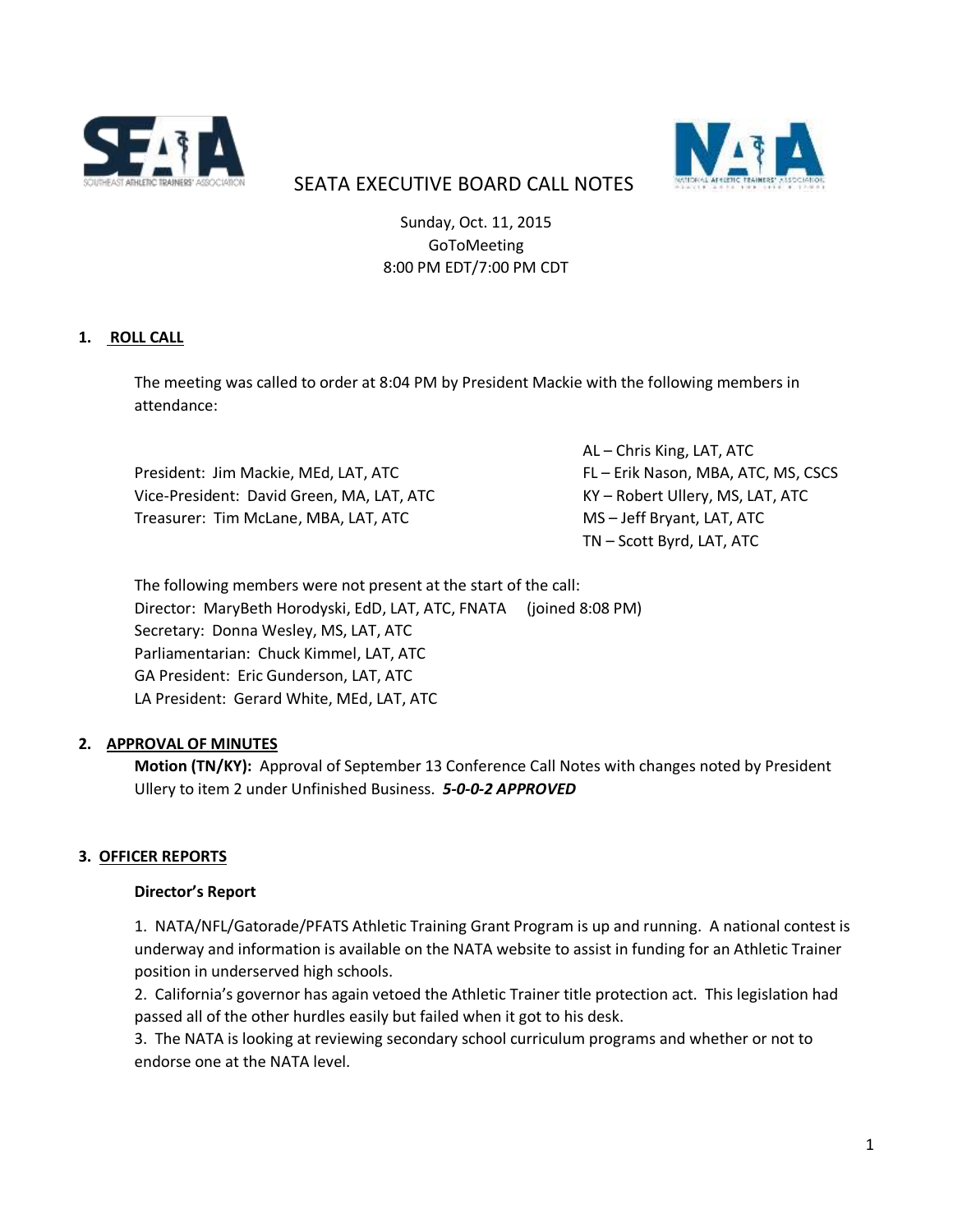4. The Spine Injury Task Force is continuing to work on some issues about equipment removal recommendations. It is important to ensure adequate training to all staff and EMS personnel in proper technique. It is anticipated to take 2-3 years to properly educate and train personnel and implement nationally. Director Horodyski supports the EMS letter stating that if you are not properly trained, that you should not remove the equipment on the field. The NATA is working on Appendices that will have photos and descriptive techniques and will eventually have videos posted to assist in education and training.

# **4. UNFINISHED BUSINESS**

1. The Board discussed the continued funding of the Bobby Gunn Student Leadership Scholarship. The NATA Board of Directors recently approved funding to award each districts scholarship winner \$500 toward the cost of attending the NATA Annual Meeting. The Board of Directors also asked each district to continue to allocate funds for the scholarship winner to help offset the additional costs (housing, airfare, etc.) that are associated with attending this meeting. Treasurer McLane indicated that SEATA currently funds \$500 toward this scholarship and that it is already in the budget. There was a brief discussion about the estimated costs of attending this meeting and if SEATA could increase the amount of funding to cover the full amount.

**MOTION (FL/TN):** To continue allocation of \$500 to fund the Bobby Gunn Student Leadership Scholarship. **5-0-0-2 APPROVED**

2. The SEATA Safe Sports School Grant Program was discussed. Presidents King and Ullery discussed the application process.

**MOTION (TN/AL):** To approve the SEATA Safe Sport Schools Grant Program and Application Process as presented. *5-0-0-2 APPROVED*

#### **5. NEW BUSINESS**

1. President Byrd submitted Brad Swope as a candidate for COPA.

**MOTION (KY/FL):** Approve Brad Swope as Tennessee's representative for the Committee on Practice Advancement (COPA). *5-0-0-2 APPROVED*

2. Discussion on the updated Record Retention Policy was tabled due to the State Presidents not having received a copy of the updated document.

#### **6. INFORMATIONAL ITEMS**

1. The SEATA election runoff for District Director and Vice President is currently underway. There was some concern from some members about not being aware of the runoff. Please encourage members to vote.

2. President Mackie asked for any information needing to go in the SEATA Newsletter to be sent to Secretary Wesley by Friday, Oct. 16.

3. Next call will be on Sunday, Nov. 8, 2015 at 8 PM Eastern. Please get President Mackie items for the agenda.

4. Vice President Green asked everyone to encourage members to complete the survey that will be in the eBlast about the dates and location of future meetings. Secretary Wesley has been asked to send it to the attendees of previous meetings to personally seek their input.

5. Mississippi President Bryant informed the Board that the MATA is the host site for making donations to the Milam family; additional information is being provided in the SEATA Newsletter.